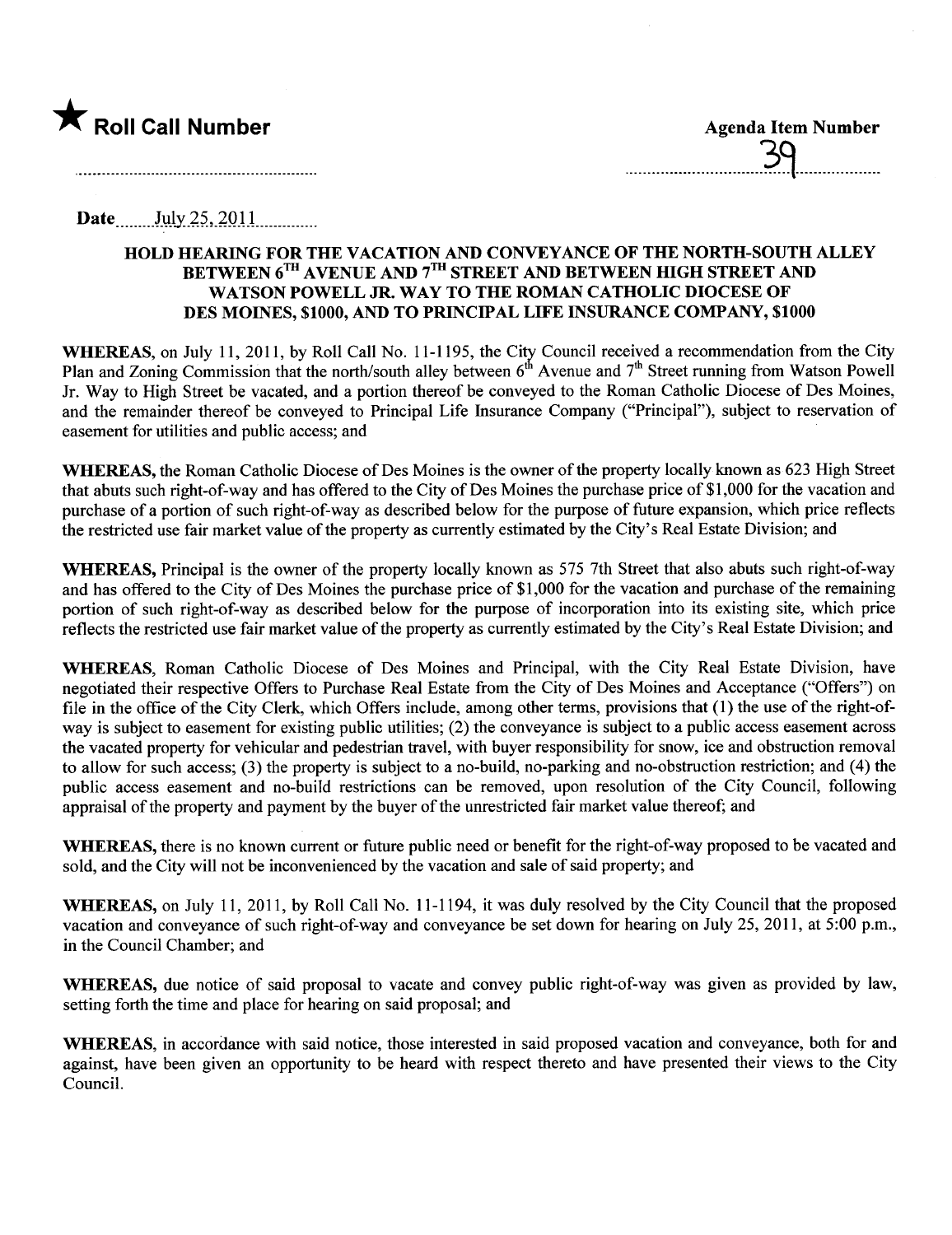

Date  $_{\text{July 25, 2011}}$ 

1. Upon due consideration of the facts and statements of interested persons, the objections to said proposed vacation and conveyance of public right-of-way, all as described below, are hereby overruled and the hearing is closed.

2. There is no public need or benefit for the City-owned right-of-way proposed to be vacated and the public would not be inconvenienced by reason of the vacation of the north/south alley between  $6<sup>th</sup>$  Avenue and  $7<sup>th</sup>$  Street running from Watson Powell Jr. Way to High Street, more specifically described as follows:

ALL THAT PART OF THE 16.5 FOOT NORTH-SOUTH ALLEY LYING EAST OF AND ADJOINING THE EAST LOT LINE OF LOT 4 AND 5 OF CHESTNUT ROW, AN OFFICIAL PLAT, AND ALL THAT PART OF THE NORTH-SOUTH ALLEY IN BLOCK H OF GRIMEL'S ADDITION TO THE TOWN OF FORT DES MOINES, AN OFFICIAL PLAT, ALL NOW INCLUDED IN AND FORMING A PART OF THE CITY OF DES MOINES, POLK COUNTY, IOWA.

3. That the sale and conveyance of a portion of such alley right-of-way to the Roman Catholic Diocese of Des Moines for \$1000.00, and the remaining portion thereof to Principal for \$1,000.00, together with payment by such grantees of the estimated publication and recording costs for this transaction and all in accordance with the requirements of the Plan and Zoning Commission recommendations and the terms of the Offers on fie with the City Clerk, be and is hereby approved:

TO: Roman Catholic Diocese of Des Moines, \$1000.00 (Corrected Legal Description)

ALL THAT PART OF THE VACATED 16.5 FOOT NORTH-SOUTH ALLEY LYING EAST OF AND ADJOINING THE EAST LINE OF LOT 5 OF CHESTNUT ROW, AN OFFICIAL PLAT, LYING SOUTH OF THE WESTERLY EXTENSION OF THE SOUTH LINE OF THE VACATED 15 FOOT EAST-WEST ALLEY LYING SOUTH OF LOT 3 OF SAID CHESTNT ROW, AND ALL THAT PART OF THE NORTH-SOUTH ALLEY IN BLOCK H OF GRIMMEL'S ADDITION TO THE TOWN OF FORT DES MOINES, AN OFFICIAL PLAT, LYING SOUTH OF SAID CHESTNUT ROW, ALL NOW INCLUDED IN AND FORMING A PART OF THE CITY OF DES MOINES, POLK COUNTY, IOWA.

TO: Principal Life Insurance Company, \$1000.00

ALL THAT PART OF THE VACATED 16.5 FOOT NORTH-SOUTH ALLEY LYING EAST OF AND ADJOINING THE EAST LINE OF LOTS 4 AND 5 OF CHESTNUT ROW, AN OFFICIAL PLAT, LYING NORTH OF THE WESTERLY EXTENSION OF THE SOUTH LINE OF THE VACATED 15 FOOT EAST-WEST ALLEY LYING SOUTH OF LOT 3 OF SAID CHESTNUT ROW, ALL NOW INCLUDED IN AND FORMING A PART OF THE CITY OF DES MOINES, POLK COUNTY, IOWA.

4. Upon final passage of an ordinance vacating the said right-of-way and upon proof of payment of the deposit plus \$113.00 for publication and recording costs, the Mayor is authorized and directed to sign the Offers to Purchase and the Quit Claim Deeds for the conveyances as identified above, the City Clerk is authorized and directed to attest to the Mayor's signature and to forward the original of said Offers and Deeds, together with a certified copy of this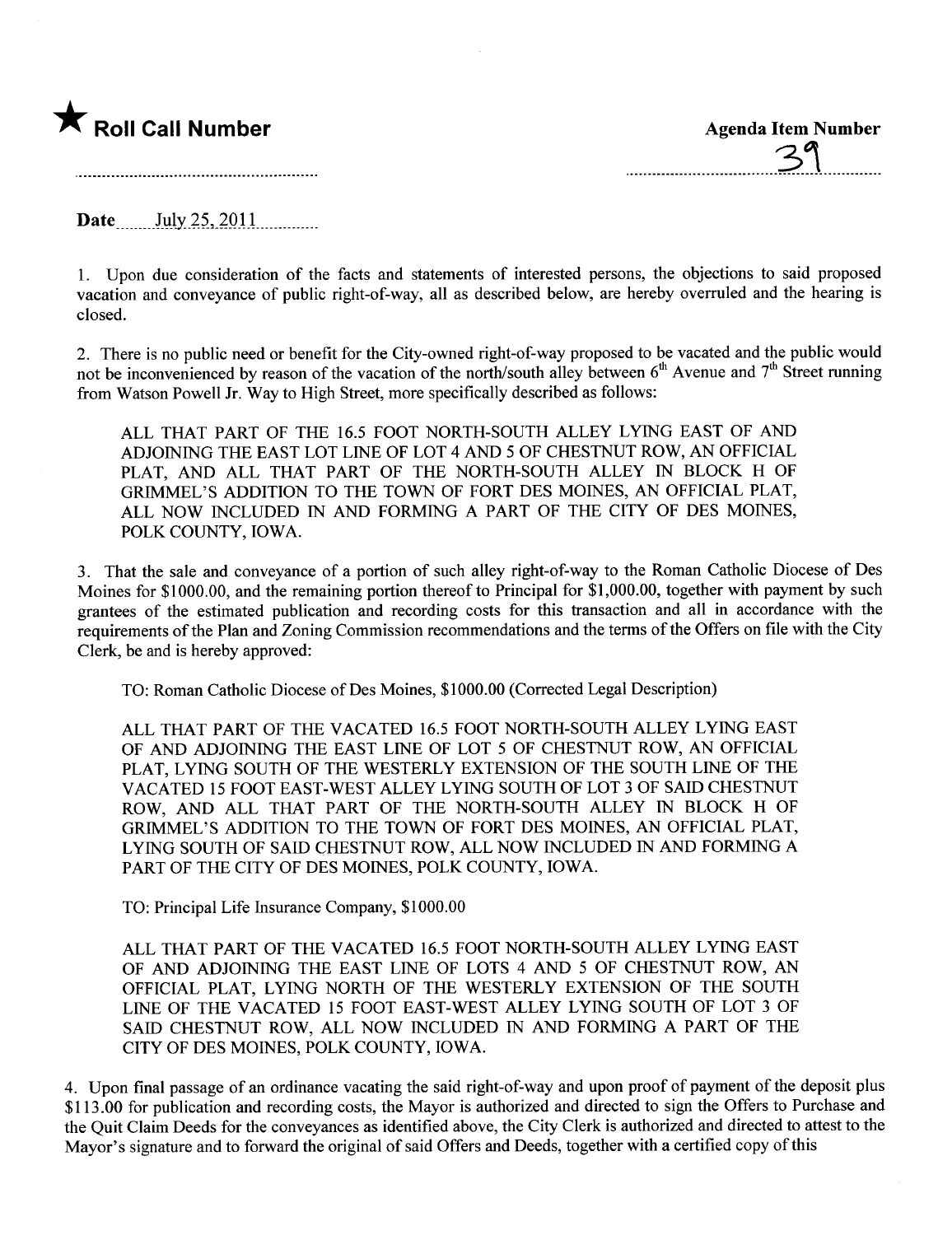|  |  |  | K Roll Call Number |
|--|--|--|--------------------|
|--|--|--|--------------------|

| Roll Call Number | <b>Agenda Item Number</b> |
|------------------|---------------------------|
|                  | $\neg \sigma$             |
|                  |                           |

Date July 25, 2011

resolution and of the affdavit of publication of the notice of this hearing, to the Real Estate Division of the Engineering Department for the purpose of causing the Deeds to be recorded following closing, and the Real Estate Division Manager is authorized and directed to forward the Deeds following closing to the Polk County Recorder for recording.

5. The proceeds from the sale of this property shall be deposited into the following account: \$2,000 Property Maintenance Endowment Fund, GE001, ENG040700 EN-139.

(Council Communication No.  $\frac{11-490}{1}$ 

Moved by to adopt.

APPROVED AS TO FORM:

<u>lenna K. nank</u>

Assistant City Attorney

| <b>COUNCIL ACTION</b> | <b>YEAS</b> | <b>NAYS</b> | <b>PASS</b> | <b>ABSENT</b>   | <b>CERTIFICATE</b>                                                                                   |
|-----------------------|-------------|-------------|-------------|-----------------|------------------------------------------------------------------------------------------------------|
| <b>COWNIE</b>         |             |             |             |                 |                                                                                                      |
| <b>COLEMAN</b>        |             |             |             |                 | I, DIANE RAUH, City Clerk of said City hereby                                                        |
| <b>GRIESS</b>         |             |             |             |                 | certify that at a meeting of the City Council of<br>said City of Des Moines, held on the above date, |
| <b>HENSLEY</b>        |             |             |             |                 | among other proceedings the above was adopted.                                                       |
| <b>MAHAFFEY</b>       |             |             |             |                 |                                                                                                      |
| <b>MEYER</b>          |             |             |             |                 | IN WITNESS WHEREOF, I have hereunto set my<br>hand and affixed my seal the day and year first        |
| <b>MOORE</b>          |             |             |             |                 | above written.                                                                                       |
| <b>TOTAL</b>          |             |             |             |                 |                                                                                                      |
| <b>MOTION CARRIED</b> |             |             |             | <b>APPROVED</b> |                                                                                                      |
|                       |             |             |             | Mavor           | City Clerk                                                                                           |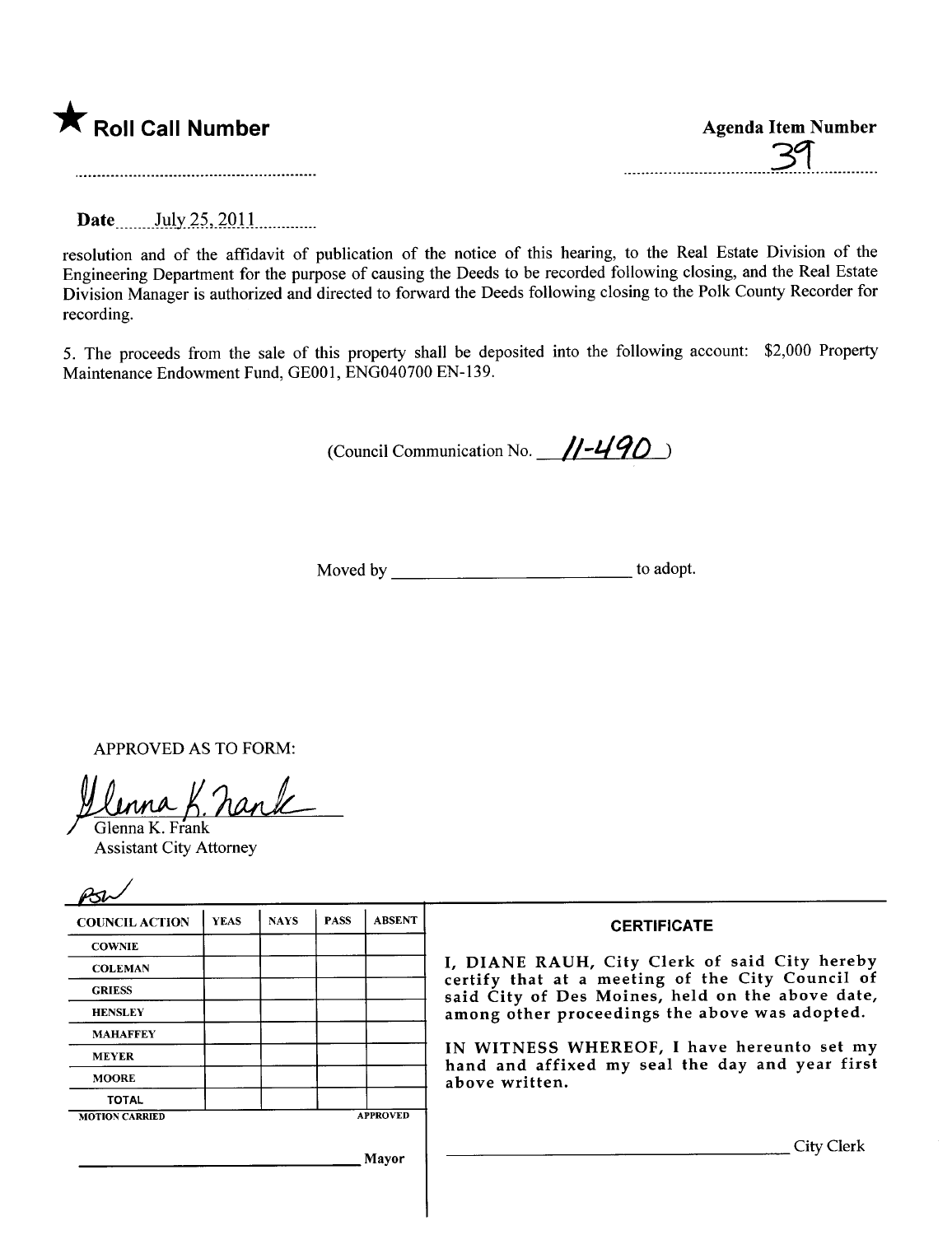Honorable Mayor and City Council City of Des Moines, Iowa

Members:

Communication from the City Plan and Zoning Commission advising that at their meeting held July 7, 2011, the following action was taken:

# **COMMISSION RECOMMENDATION:**

After public hearing, the members voted 12-0-1 as follows:

| <b>Commission Action:</b> | Yes | <b>Nays</b> | Pass | Absent |
|---------------------------|-----|-------------|------|--------|
| JoAnne Corigliano         | Χ   |             |      |        |
| <b>Shirley Daniels</b>    | Χ   |             |      |        |
| <b>Jacqueline Easley</b>  |     |             |      | Χ      |
| Tim Fitzgerald            | Χ   |             |      |        |
| Dann Flaherty             | Χ   |             |      |        |
| John "Jack" Hilmes        | Χ   |             |      |        |
| <b>Joel Huston</b>        | Χ   |             |      |        |
| <b>Ted Irvine</b>         | Χ   |             |      |        |
| Greg Jones                | Χ   |             |      |        |
| <b>William Page</b>       | Χ   |             |      |        |
| <b>Christine Pardee</b>   | Χ   |             |      |        |
| <b>Mike Simonson</b>      |     |             | Χ    |        |
| <b>Kent Sovern</b>        | Χ   |             |      |        |
| <b>CJ Stephens</b>        | Χ   |             |      |        |

APPROVAL of a request from St. Ambrose Cathedral and Roman Catholic Diocese of Des Moines, 607 and 623 High Street represented by Chris Pose (counsel), and additional adjoining property is owned by Principal Mutual Life Insurance Group for vacation of the requested alley rights-of-way subject to the following conditions:

- 1. Reservation of easements for all utilities in place until such time that they are abandoned or relocated at the applicant's expense.
- 2. Reservation of a public access easement over the entire vacated alley to allow use for access to adjoining loading and off-street parking.
- 3. Provision of a recorded covenant that requires any interim or permanent use on the requested right-of-way or adjoining properties to be in conformance with a development plan approved by the City CounciL. 11-2011-1.09

Written Responses

- 2 In Favor
- o In Opposition



**CITY PLAN AND ZONING COMMISSION** ARMORY BUILDING<br>602 ROBERT D. RAY DRIVE DES MOINES, IOWA 50309-1881 (515) 283-4182

> ALL-AMERICA CITY 1949, 1976, 1981 2003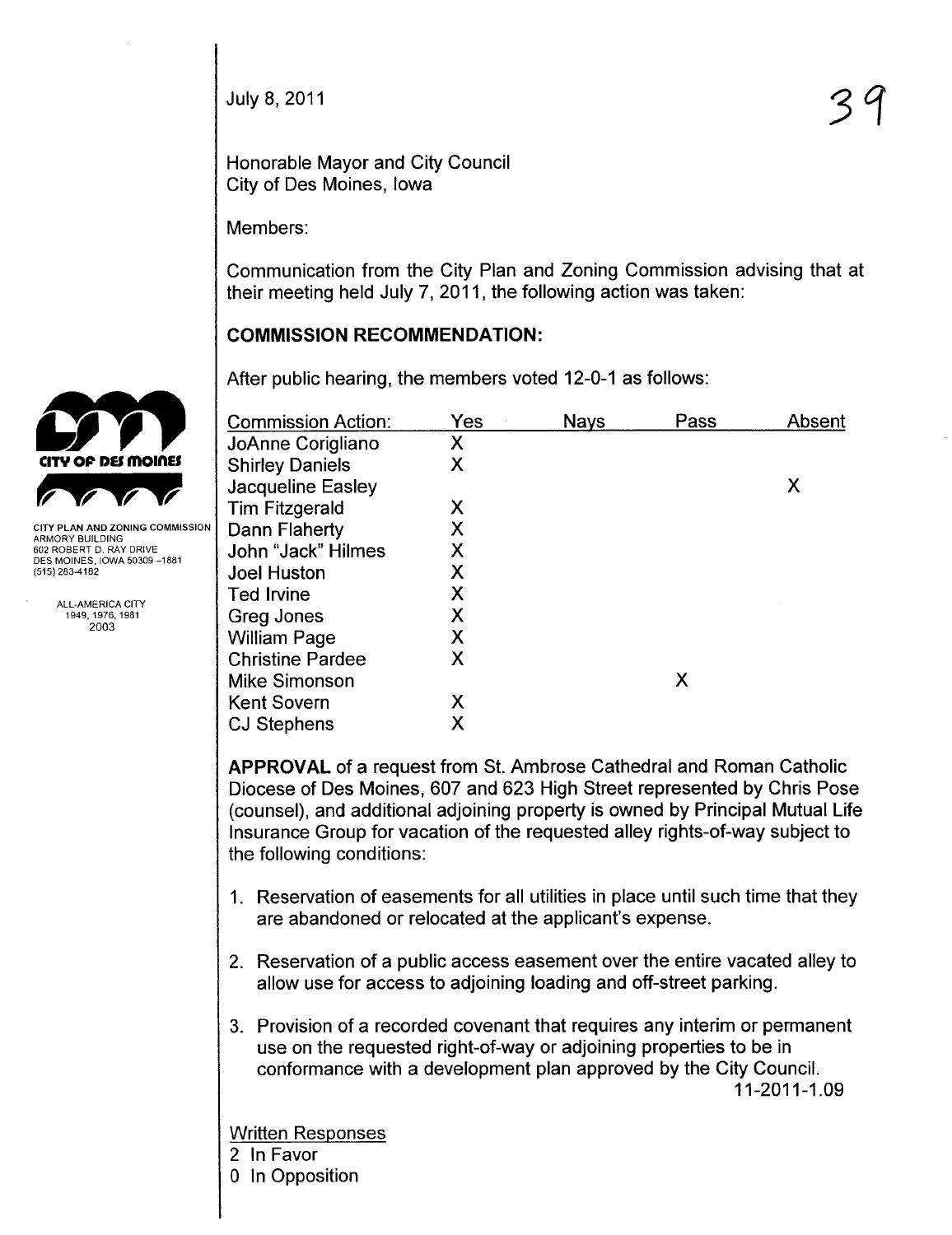# STAFF RECOMMENDATION TO THE P&Z COMMISSION

Staff recommends approval for vacation of the requested alley rights-of-way subject to the following conditions:

- 1. Reservation of easements for all utilities in place until such time that they are abandoned or relocated at the applicant's expense.
- 2. Reservation of a public access easement over the entire vacated alley to allow use for access to adjoining loading and off-street parking.
- 3. Provision of a recorded covenant that requires any interim or permanent use on the requested right-of-way or adjoining properties to be in conformance with a development plan approved by the City Council.

# STAFF REPORT

### I. GENERAL INFORMATION

- 1. Purpose of Request: The requested vacation is sought to assemble the southern portion of the block for the St. Ambrose Cathedral. The applicant is developing offstreet parking on adjoining land at the southwest corner of the block previously used for a bank.
- 2. Size of Site: Requested right-of-way measures 16.5 feet by 260 feet (4.290 square feet).
- 3. Existing Zoning (site): "C-3" Central Business District Commercial District.
- 4. Existing Land Use (site): Paved alley right-of-way.
- 5. Adjacent Land Use and Zoning:

East – "C-3", Uses are the St. Ambrose Cathedral and an off-street parking lot.

West - "C-3", Uses are vacant land from recently demolished bank and office buildings for Principal Financial Group.

- 6. General Neighborhood/Area Land Uses: The subject property is located in the northern portion of downtown to the north of the Grand Avenue corridor and west of the 6<sup>th</sup> Avenue corridor at the eastern edge of the Principal Financial Group campus.
- 7. Applicable Recognized Neighborhood(s): Downtown Des Moines Neighborhood.
- 8. Relevant Zoning History: N/A.
- 9. 2020 Community Character Land Use Plan Designation: Downtown High Amenity Officellnstitutional.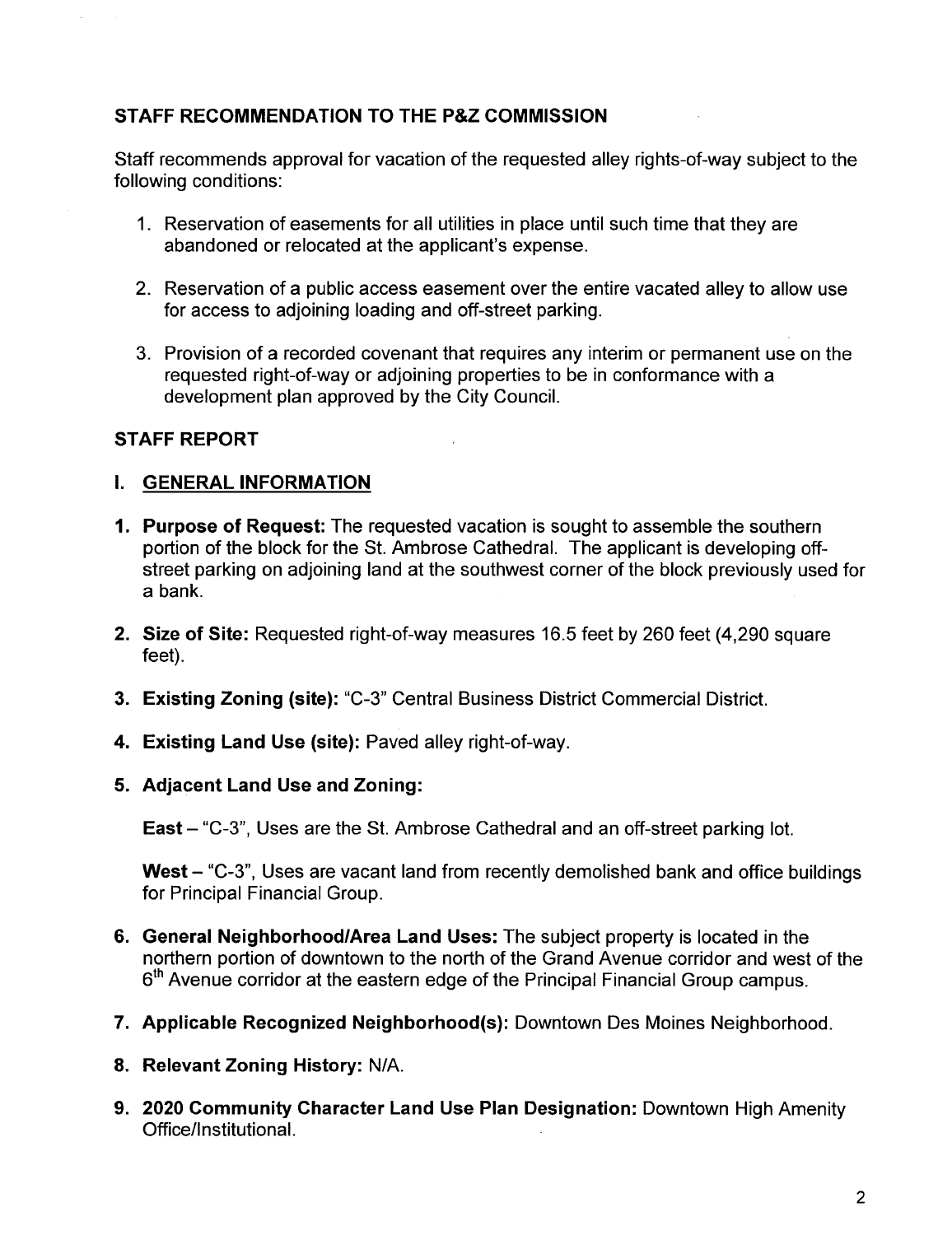10. Applicable Regulations: The Commission reviews all proposals to vacate land dedicated for a specific public purpose, such as for streets and parks, to determine whether the land is still needed for such purpose or may be released (vacated) for other use. The recommendation of the Commission is forwarded to the City CounciL. 34

#### II. ADDITIONAL APPLICABLE INFORMATION

- 1. Utilties: There are existing underground Century Link communications conduit and underground MidAmerican Energy gas and electrical facilities within the alley right-ofway. Easements must be maintained for all utilities in place unless other arrangements are approved by the affected utility.
- 2. Access/Traffic: The vacation of the alley will require that access be kept open for vehicular access to loading and off-street parking on adjoining parcels owned by both the applicant and Principal Financial Group.

### SUMMARY OF DISCUSSION

There was no discussion.

### CHAIRPERSON OPENED THE PUBLIC HEARING

There was no one to speak in support or opposition of applicant's request.

#### COMMISSION ACTION

Greq Jones moved staff recommendation to approve the vacation of the requested alley rights-of-way subject to the following conditions:

- 1. Reservation of easements for all utilities in place until such time that they are abandoned or relocated at the applicant's expense.
- 2. Reservation of a public access easement over the entire vacated alley to allow use for access to adjoining loading and off-street parking.
- 3. Provision of a recorded covenant that requires any interim or permanent use on the requested right-of-way or adjoining properties to be in conformance with a development plan approved by the City Council.

Motion passed 12-0-1 (Mike Simonson abstained)

Respectfully submitted,

Michael Ludwig, AICP<br>Planning Administrator

MGL:c1w

Attachment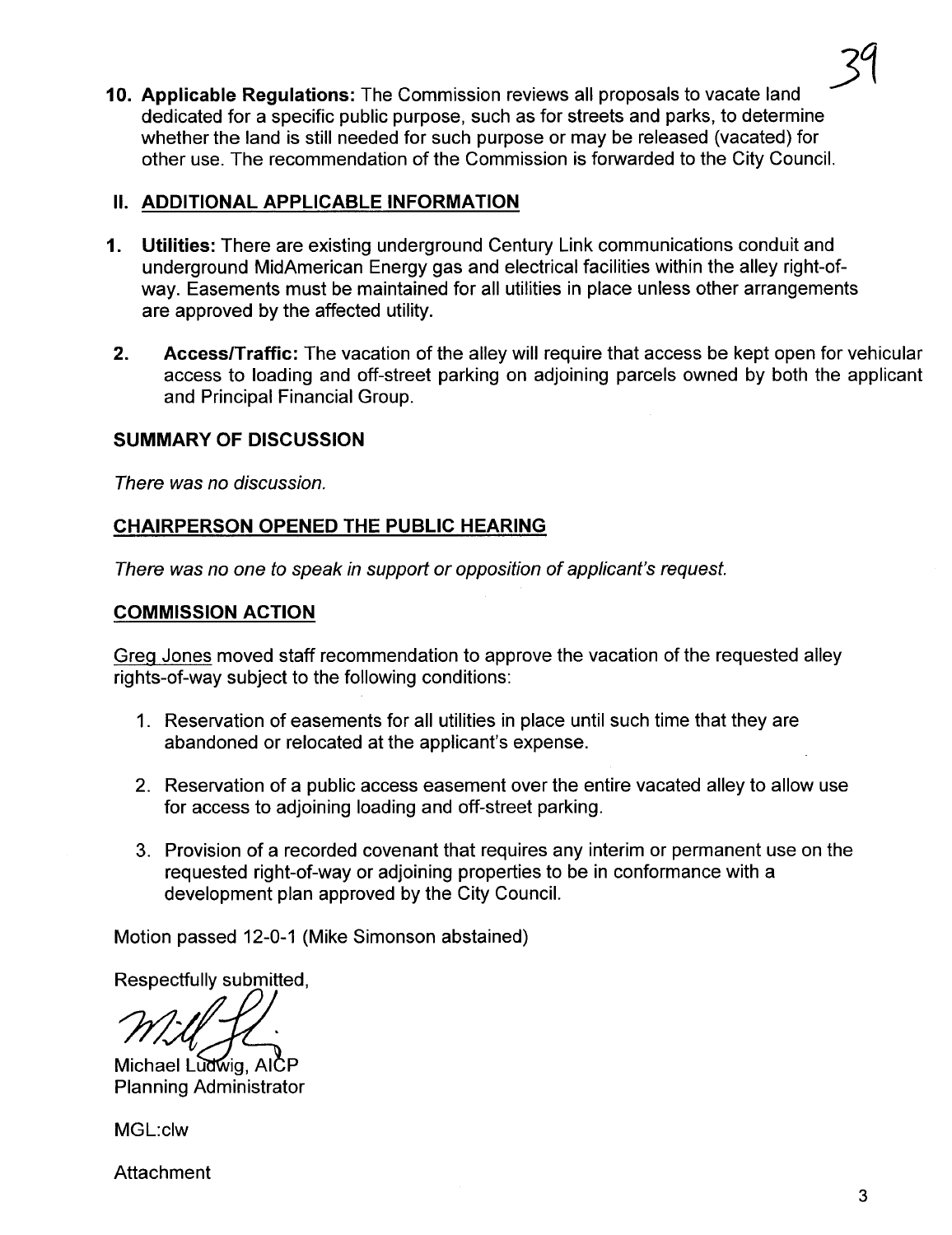Date  $75 - 11$  $11em 11-3011-1.09$  $\widetilde{H}$ (am) am not) in favor of the request. TCircle One) MUNITY PENELOPMENT 10 HAEL KILEY <u>Ille</u> JUL OSIGASHLIFE / / Cha DEPARAMENT 601 Reason for opposing or approving this request may be listed below: Date  $7 - 5 - 11$ Item  $11 - 3011 - 1.09$ I (am) (am not) in favor of the request. (Circle One<sub>1</sub>RECEIVED JOHN BERTOGLI COMMUNITY DEVELOPMENT JUL 07 2014 hature Achin Bartage HIGH DEPARTMENTress 607 Reason for opposing or approving this request may be listed below:  $\sqrt{1-\beta}$  and